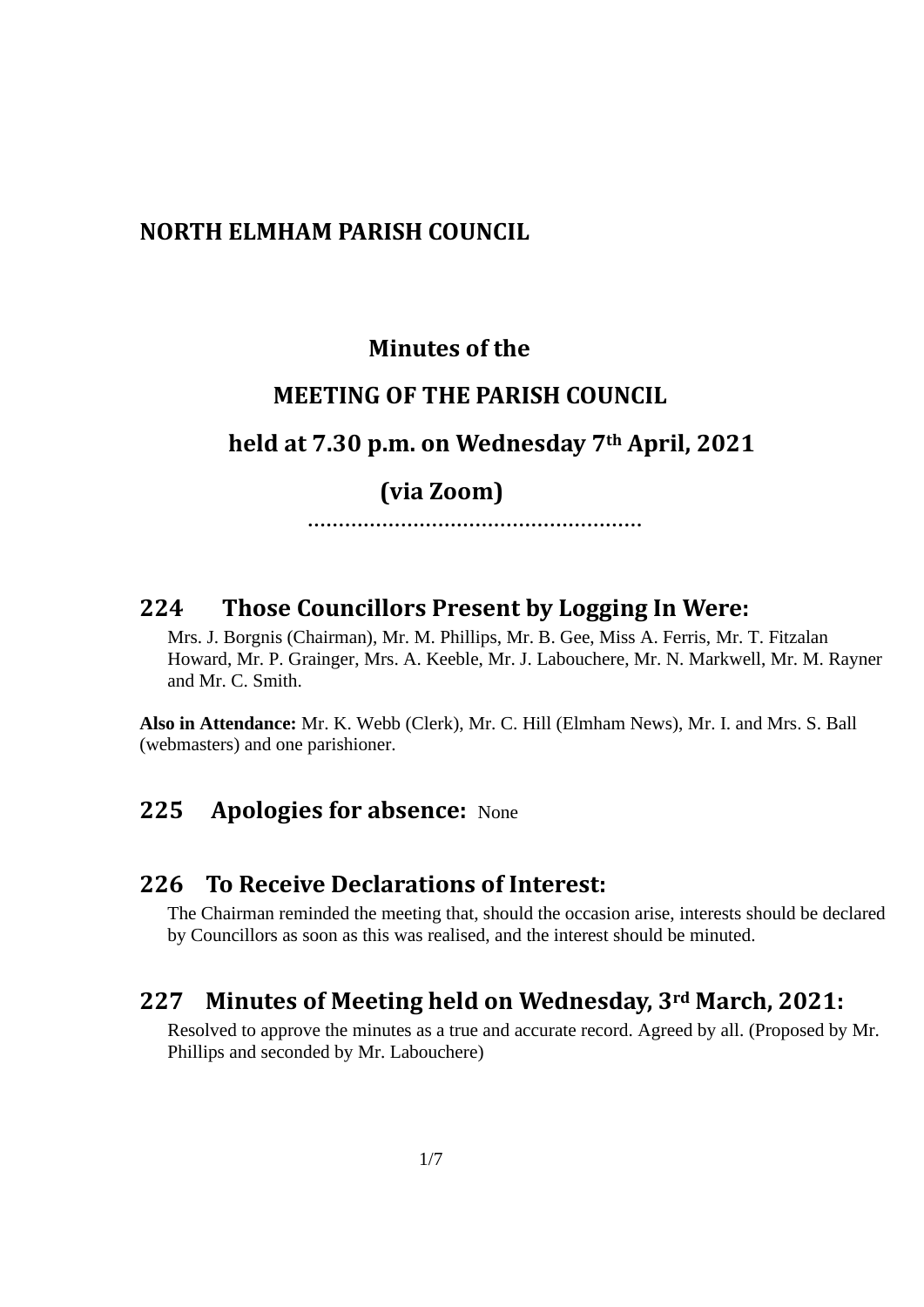# **228 Public Participation**

Mr. Markwell had received some items which are to be passed to Mrs. Ball for placing on the website. He is to send a photograph of himself and some personal details to the webmasters. Thanks had been expressed to those who had donated items to Foodbanks. It was also stated that it would be good to contact any people who need help and, in general terms, to look out for neighbours.

## **UPDATED INFORMATION AND MATTERS ARISING**

# **229 Land Management Matters (item 207)**

a) Village Green Mr. Smith advised that the quotation in respect of the footpath is still awaited. He will chase. Thanks were expressed to Mr. and Mrs. Ball for producing posters in respect of dog fouling. It was also agreed to place some posters in Millennium Wood.

- (b) Cathedral Ruins Mr. Duffield is to put some grass seed down.
- (c) Cathedral Meadows Mr. Fitzalan Howard said that the management of land is to become more complicated. Following Brexit, a new scheme is to be introduced and it will be necessary for professional advice to be utilised. As such, it was agreed by all to continue with our current relationship with Brown and Co. In addition, they are to apply for derogation so that the brash can be burnt.
- (d) Broom Green Mr. Labouchere reported that Mr. Cook is to cover the cost of digger hire and pipes, the Parish Council is to pay for materials (maximum spend £1,000) and the residents will be responsible for the road surface.
- (e) Millennium Wood (and Jubilee Wood) Twenty one post supports have been fitted at a cost of £20 each. Mr. Duffield is to put some shavings down at the entry to Millennium Wood.
- (f) Bridleway on disused railway line and other railway linked matters

 Mr. Rayner recently had a meeting with Mr. Robinson, Chairman of the Mid Norfolk Railway, and the assurance was given that there would be a new path on the top of the embankment which would be wide enough to facilitate safe passage for those using it. The new fence has subsequently been placed some ten feet from the railway track which will result in the footpath being both narrow and not level. Mr. Robinson had given a promise that the path would be safe but the view is that it is not safely usable outside a distance of ten feet. Mr. Phillips felt that we must insist on safe access and it was suggested to place a piece in Elmham News asking for the views of parishioners.

 The Mid Norfolk Railway had submitted a request to Breckland Council for a change in the original covenant which would result in the creation of a permissive footpath to the level crossing at County School. The Parish Council is united in its strong opposition to this proposal and Mr. Rayner was thanked for drafting a detailed response which will now be submitted to Breckland. It is hoped that Messrs Bambridge and Borrett will support the Parish Council's position on this matter.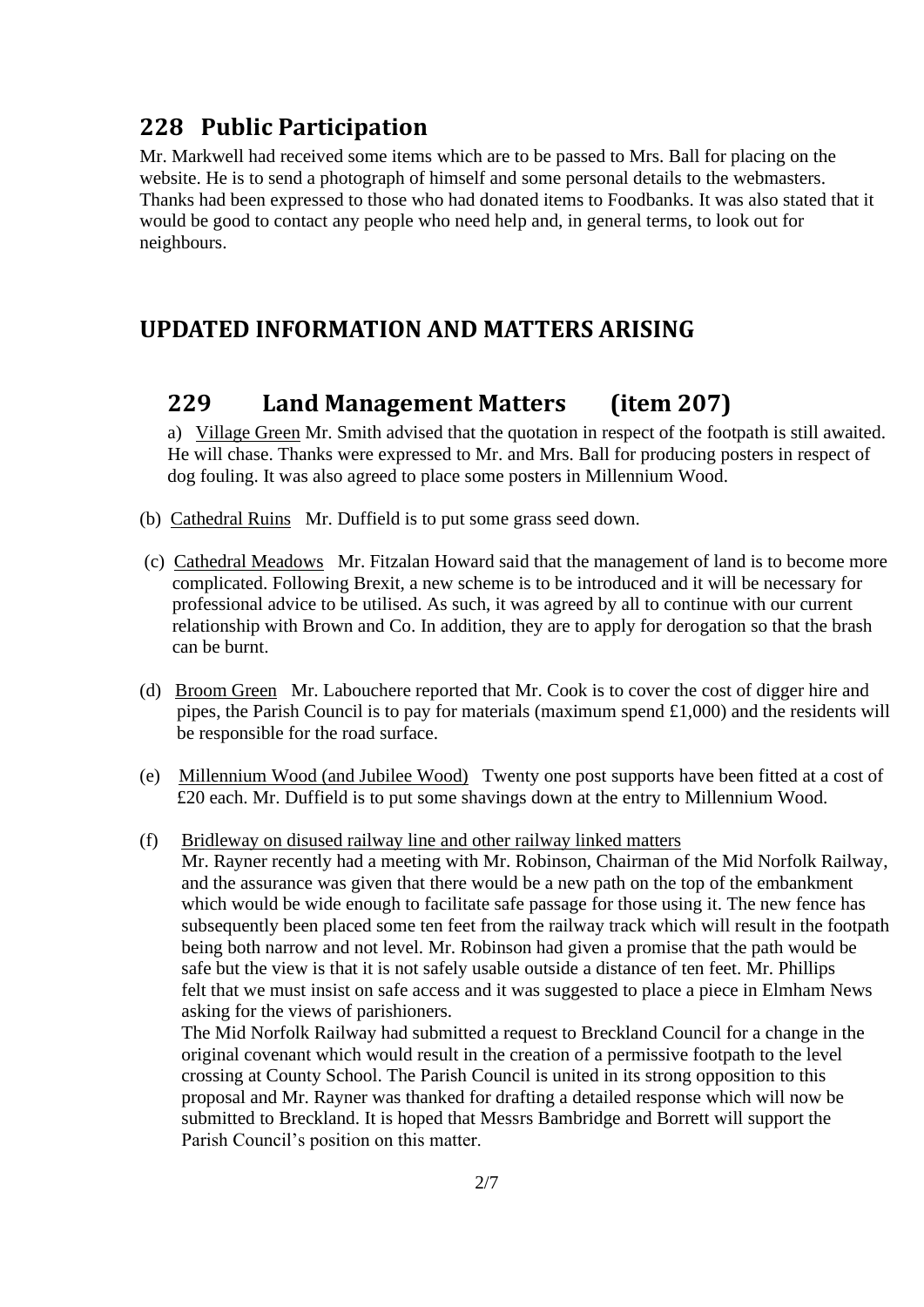The MNR is proposing to get a surveyor to inspect the bridge at the bottom of Church Lane in the hope of having it repaired. The bridleway remains unpassable with long standing problems created by a seemingly uncooperative farmer and his cattle. It was suggested that the issue should again be raised with Norfolk County Council and Mr. Grainger will attempt to make contact with the new Highway Engineer.

It was agreed by all to commence the process to make the area between County School and the buffers a Public Right of Way.

(g) Prince William Wood Nothing to report

# **230 Allotments (item 208)**

Nothing to report

# **231 Street Lights (item 209)**

Nothing to report

# **232 Highway Matters (item 210)**

Mr. Grainger has not yet had a response from the new Highway Engineer (Matt Lines) but will continue to chase him. He has also asked about the empty grit bin at the junction of Eastgate Street and Orchard Close but it seems that it does not meet the required criteria. The cycleway across the green matter is still being considered.

# **233 Pavilion and Playing Field (item 211)**

 Mr. Smith reported that the new Football Club will have a total of seven teams playing next season with the juniors playing at North Elmham and the senior teams using the Billingford Lakes field.

Miss Ferris said that the Slimming World Consultant had provided an updated Risk Assessment and it was agreed that she could commence activities on a restricted basis after 12<sup>th</sup> April in accordance with the current Covid requirements. The Cricket Club will have eleven home matches during the coming season, commencing with a friendly with Fakenham Cricket Club.

# **234 Youth Club facilities (item 212)**

Mr. Fitzalan Howard wished to thank Elmham News for reminding parishioners of the forthcoming survey.

# **235 Eastgate Centre (item 213)**

Nothing to report.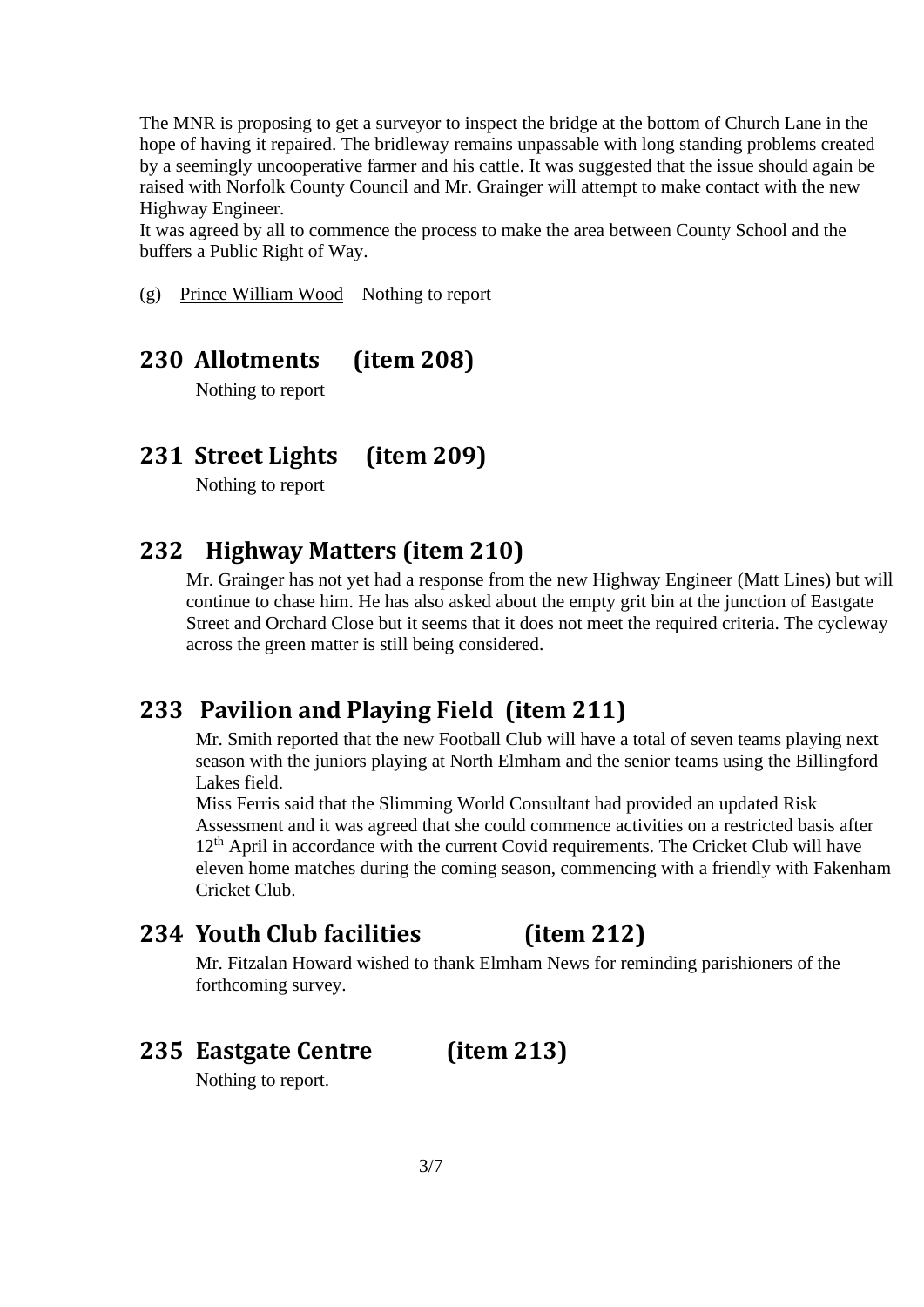# **236 Affordable Housing - update (item 215)**

Nothing had been heard from Broadland Housing Association but it was confirmed that the Parish Council would have a say on the selection of any site.

## **237 Brookside Development update (item 216)**

Nothing to report

# **238 Risk Management – considerations and updates (item 217)**

The Clerk reported that AGAR details and documentation had been received from the external auditors. The return has to be forwarded by  $30<sup>th</sup>$  June,  $2021$ .

# **239 Specific member responsibilities for Messrs Gee and Markwell**

The following actions were agreed:-

- (i) Mr. Gee to be involved with the Village Green (replacing Mr. Phillips) and Highways
- (ii) Mr. Markwell to be involved with Street Lighting and Prince William Wood. In addition, he is to assist Mr. Rayner with Mid Norfolk Railway matters.
- (iii) Also, Mr. Fitzalan Howard is to concentrate on Stewardship and Youth activities.

# **240 Defibrillators**

Mr. Gee said that a number of old, red telephone boxes had been used to site defibrillators. Miss Ferris felt that it could be useful to have one at the Station Road end of the village and agreed to look at the present system, including how it works.

# **241 Village litter pick**

Mr. Grainger had reservations about proceeding with a litter pick and felt that people should be encouraged to take personal responsibility for their own litter. Mr. Fitzalan Howard suggested that, through Elmham News, parishioners should be asked to pick up litter within 100 yards of their homes. Also, it was considered advisable to involve the school in any activities which, due to the current regulations, would need to take place after  $21<sup>st</sup>$  June. A piece is to be placed in Elmham News after the next meeting.

# **242 Village Green proposal for a tree planting scheme**

Mr. Grainger had submitted a proposal to members, for consideration, prior to the meeting. In response to the flooding of the path towards the bottom of the village green, it is the intention to contemplate a tree planting scheme to create a small wood between the ditch and the existing line of mature trees on the green. The objective is to get the trees to soak up excess water and in time provide a canopy against rainfall. The alternative appears to be to install more land drains, but if there is a more environmentally friendly solution then it should be considered.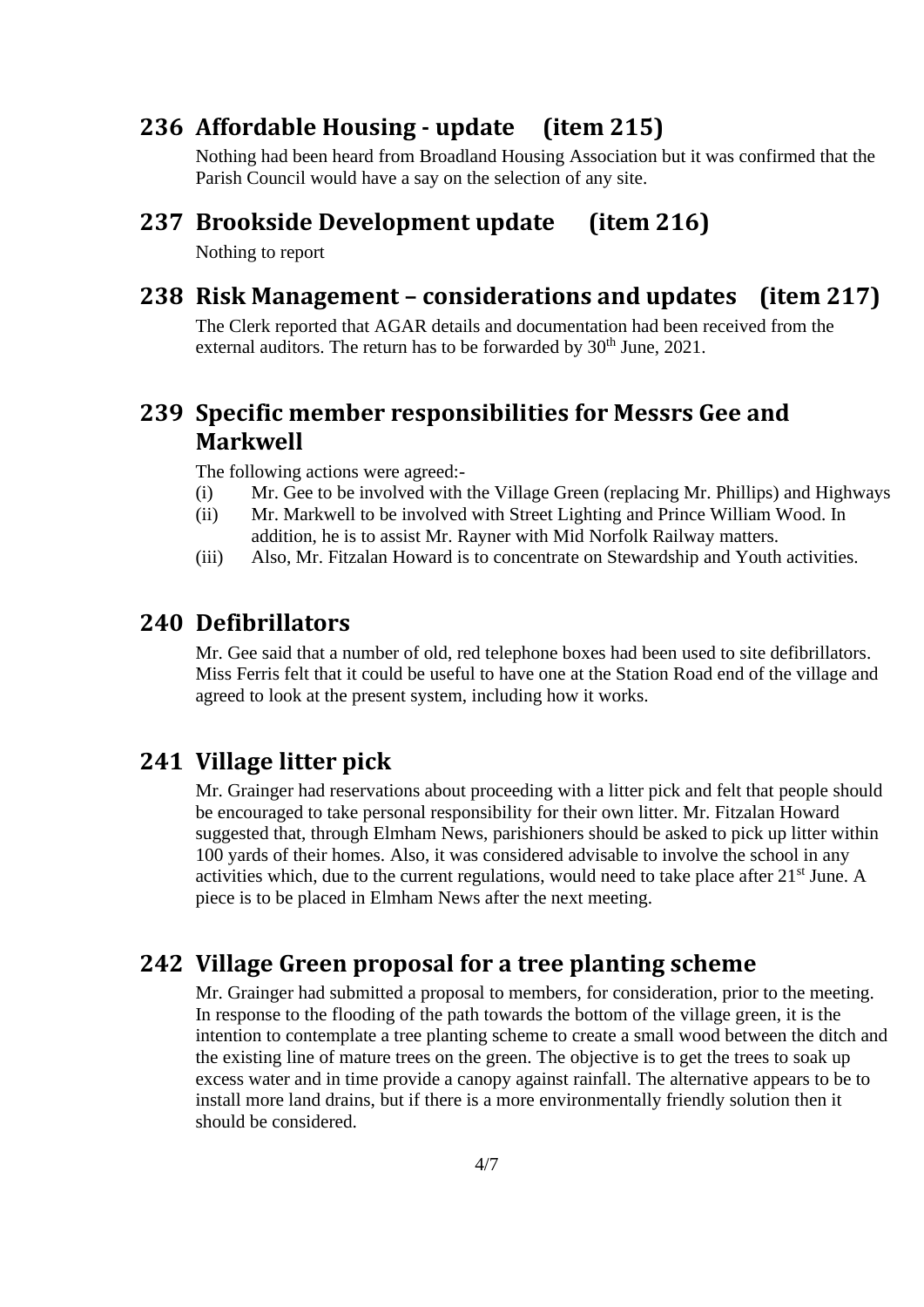A small woodland would leave the majority of the village green as open space and create an accessible area of woodland and wildlife habitat in the centre of the village. It would also make a contribution, as a community, to help meet county and national tree planting targets. We have been in touch with our county councillor, Bill Borrett, who has offered his support in principle in applying for the provision of the trees through the newly announced "1 million trees for Norfolk" initiative. All members were happy to proceed and Mr. Grainger is to obtain Mr. Borrett's confirmation of support. Grants are also available for projects of this nature. Mr. Labouchere stated that we should also recommend to Highways that the path is rebuilt.

## **243 Accounts for Payment and Schedule of Income**

|         | a) Resolved to approve the following Accounts for payment:- |           |      |
|---------|-------------------------------------------------------------|-----------|------|
| 12/3/21 | $E$ -on (street lights – February)                          | £182.57   |      |
| 22/3/21 | Biffa (wheelie bin service from $20/2/21$ to $26/3/21$ )    | £42.00    |      |
| 7/4/21  | K. Webb (Clerk's pay for March)                             | £753.20   |      |
| 7/4/21  | HMRC (tax and N.I. on Clerk's pay)                          | £110.13   |      |
| 20/1/21 | K. Webb (quarterly computer allowance – standing order)     | £20.00    |      |
| 7/4/21  | Mandrake (payroll service for February)                     | £24.00    |      |
| 7/4/21  | Darren Brown (bench work and fit new tank)                  | £140.00   |      |
| 7/4/21  | Hussey Knights Ltd (800 folded leaflets)                    | £65.00    |      |
| 7/4/21  | J. R. G. Fletcher (key keeping – February and March)        | £62.50    |      |
| 7/4/21  | Norfolk Parish Training & Support (annual subscription)     | £223.96   |      |
| 7/4/21  | Tim Braybrook (tree work)                                   | £450.00   |      |
| 7/4/21  | T. H. Scott and Son (hedge cutting at Cathedral Meadow)     | £1,812.00 |      |
| 7/4/21  | E-on (pavilion from $4/1/21$ to $28/3/21$ )                 | £69.17    |      |
| 7/4/21  | Environment Agency (drainage charges)                       | £108.89   |      |
| 7/4/21  | Mole Country Stores (rock salt)                             | £49.90    |      |
| 7/4/21  | Mole Country Stores (growmore bucket)                       | £54.05    |      |
| 7/4/21  | <b>NARS</b> (donation)                                      | £50.00    | $**$ |
|         |                                                             |           |      |

\*\* Cheque needed – no answer on telephone number (several attempts made)

(Expenditure approved by all members. Proposed by Mr. Labouchere and seconded by Mr. Smith)

| b) | Schedule of Income: |                                                      |           |  |  |
|----|---------------------|------------------------------------------------------|-----------|--|--|
|    |                     | 24/2/21 Breckland Council (Tier 5 Grant)             | £2,096.00 |  |  |
|    |                     | 26/2/21 HSBC (coif charity div)                      | £27.34    |  |  |
|    |                     | 26/2/21 HSBC (coif charity div)                      | £44.22    |  |  |
|    | 8/3/21              | Barclays Bank (interest from $7/12/20$ to $7/3/21$ ) | £0.82     |  |  |
|    |                     | 31/3/21 HMRC (VAT refund from 1/6/20 to 31/1/21)     | £2,889.29 |  |  |
|    | 6/4/21              | Allotment rent                                       | £10.00    |  |  |
|    | 6/4/21              | <b>Skate Park monies</b>                             | £109.40   |  |  |

Balances (as at 1/4/21):- Current a/c - £97,974.36, Business Premium a/c £33,487.85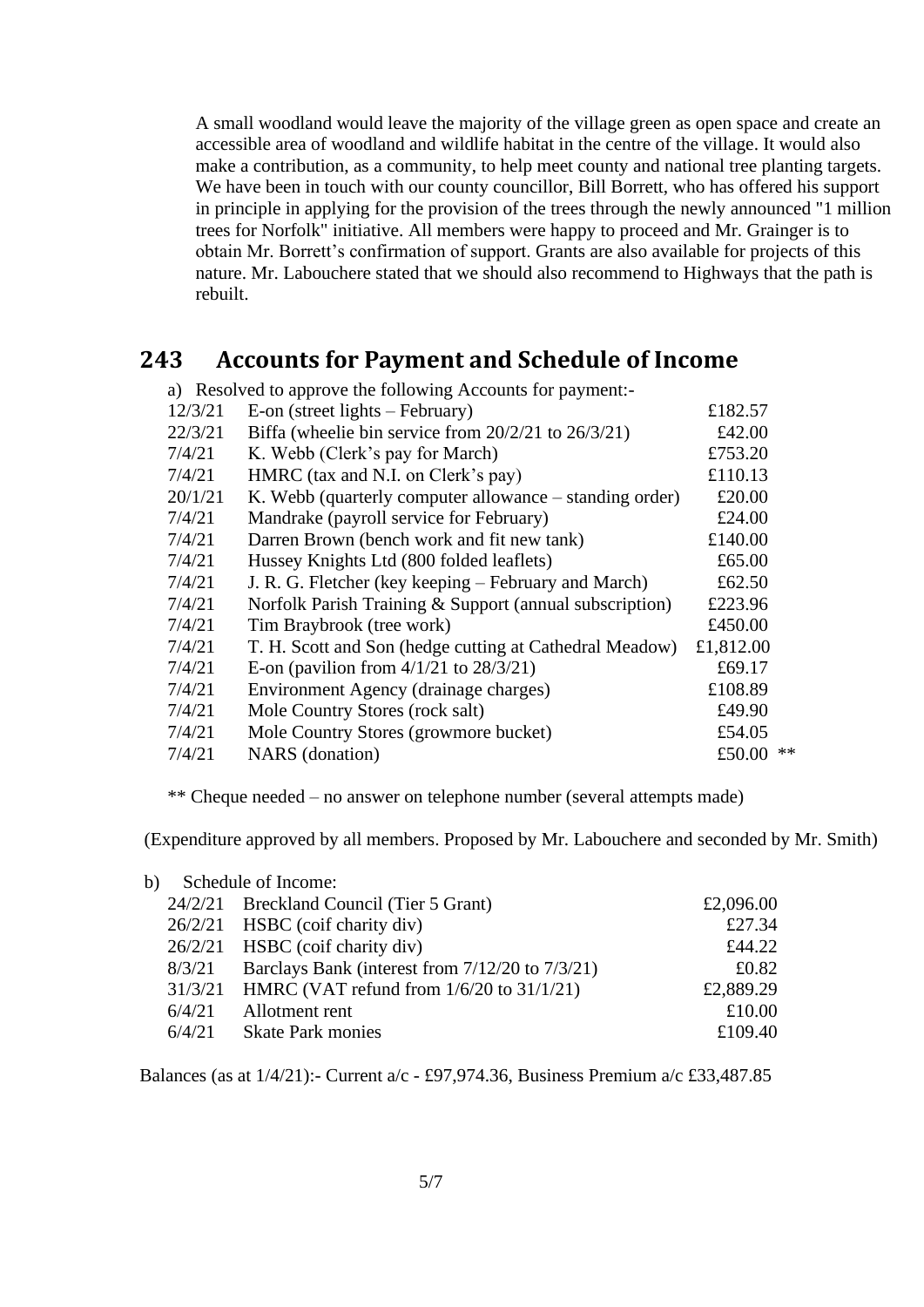Mr. Phillips had circulated the Management Financial Report for the year ended 31<sup>st</sup> March, 2021. At the next meeting, the PWLB loan in respect of the Village Green is to be discussed. Messrs Phillips and Grainger will obtain appropriate details.

# **244 To Consider Planning Applications and Determinations:-**

#### **a) Applications**

- (i) Mr. C. and Mrs. A.M. Healy single storey rear extension 3PL/2021/0338/F The Railway Arms, Station Road – no objections.
- (ii) Mr. G. Redwood variation of conditions  $3PL/2021/0050/\text{VAR}$  on  $3PL/2017/0361/\text{F}$  Granary Buildings, Eastgate Street – no objections.
- (iii) Orchard Homes Ltd 3OB/2021/0010/OB discharge of planning obligations comprising of: open space scheme, footpath links scheme, footbridge scheme and community car park scheme, attached to planning permission 3PL/2019/0874/F – land east of Brookside Farm – no objections.
- (iv)Orchard Homes Ltd proposed sub-station to approved development (3PL/2029/0874/F) 3PL/2021/0400/F – land east of Brookside Farm, Holt Road – no objections.
- (v) Mr. S. Blackmore full planning barn conversion to allow for the extension of the eaves and change of use of land to garden – 3PL/2021/0285/F – Kings Head Farm Barns, Back Lane – no objections.

It was also mentioned that the owners of Jannimesa Farm, Eastgate Street have advised that they are not selling their property and have no intention of moving. They are unaware of any planning application.

#### **b) Determinations**

(i) Mr. Gray – side and rear extension –  $3PL/2021/0130/HOU - 7$  Oak Avenue - approved

### **245 Correspondence**

- 1) Community Update from Dereham Safer Neighbourhood Team March, 2021
- 2) Environmental Stewardship annual claim form
- 3) Each Anglia's Children's Hospices Footprints magazine
- 4) The Time Machine Tour from 7/4/21 to 28/5/21 Keeper's Daughter Theatre Company

# **246 Agenda items for next meeting:**

a) Overview of Parish Council financial situation